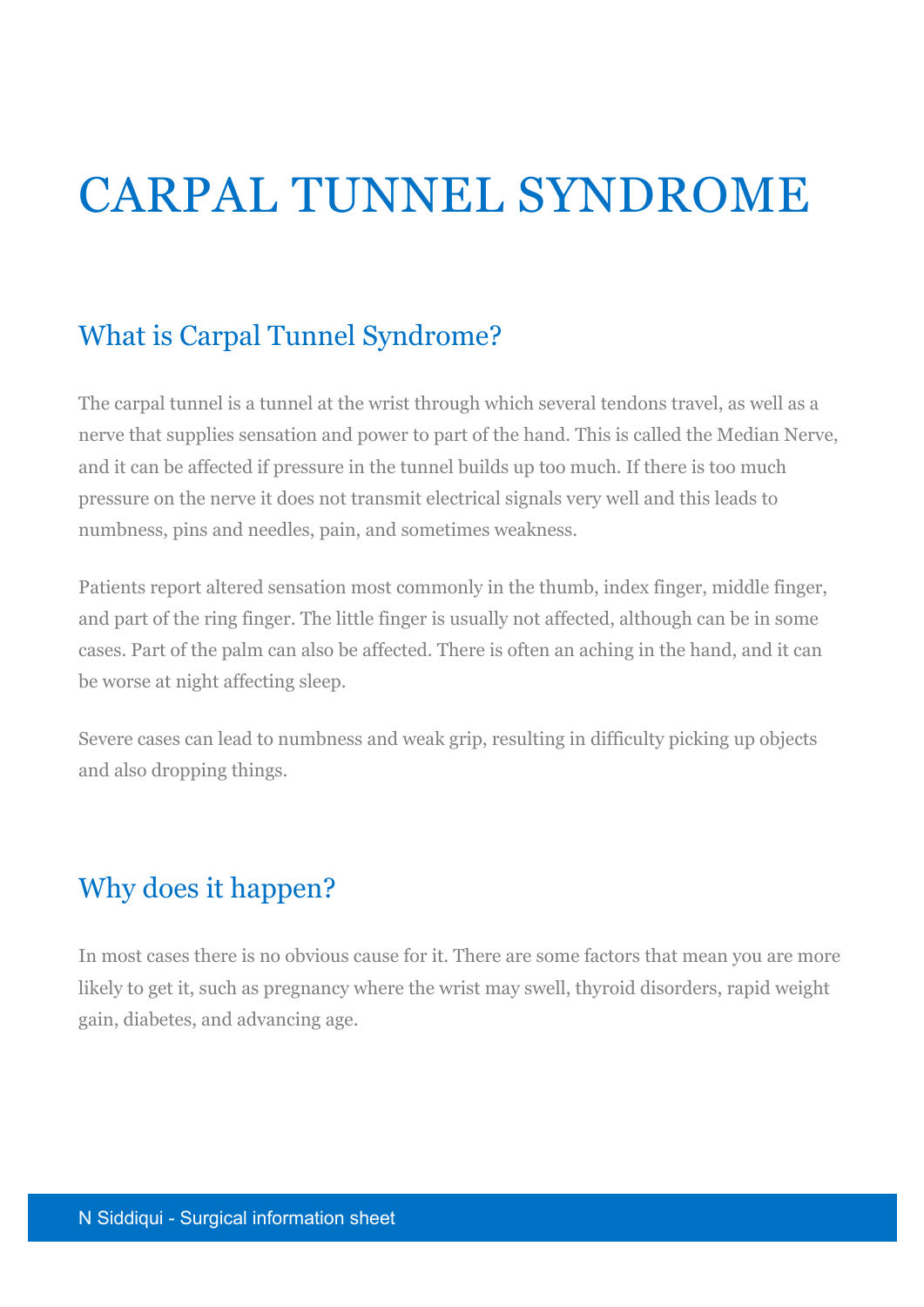# What can be done about it?

Most cases will settle themselves, especially if related to pregnancy, Other cases get better if there is an underlying cause that is better controlled, such as diabetes or thyroid disorders.

Some cases will need particular rest, sometimes needing a splint at night time. These splints can be purchased cheaply and do not need to be work during the day. They are designed to prevent the wrist from being bent during sleep, to allow the nerve to have as much space as possible which will aid it's recovery. The wrist splints come pre-formed, but work better if they are straightened out. There is an aluminium strip which bends quite easily.

If wearing the splint for a weeks does not improve symptoms then surgery can be considered.

### What does surgery involve?

Surgery is done under local anaesthetic as a day case procedure. The area is numbed with a local anaesthetic injection, which is unpleasant during the injection. This is the worst part of the whole process. Once numbed, you will only feel gentle pressure but no pain.

A small cut is made about 3cm long. The tunnel roof is made of a thick ligament which is cut and the tunnel opened up. This gives the nerve plenty of space and releases the pressure on it. The wound is stitched with dissolving sutures.

# What are the risks of surgery?

Although it is a very safe operation there are risks with any surgery. Complications are rare but include: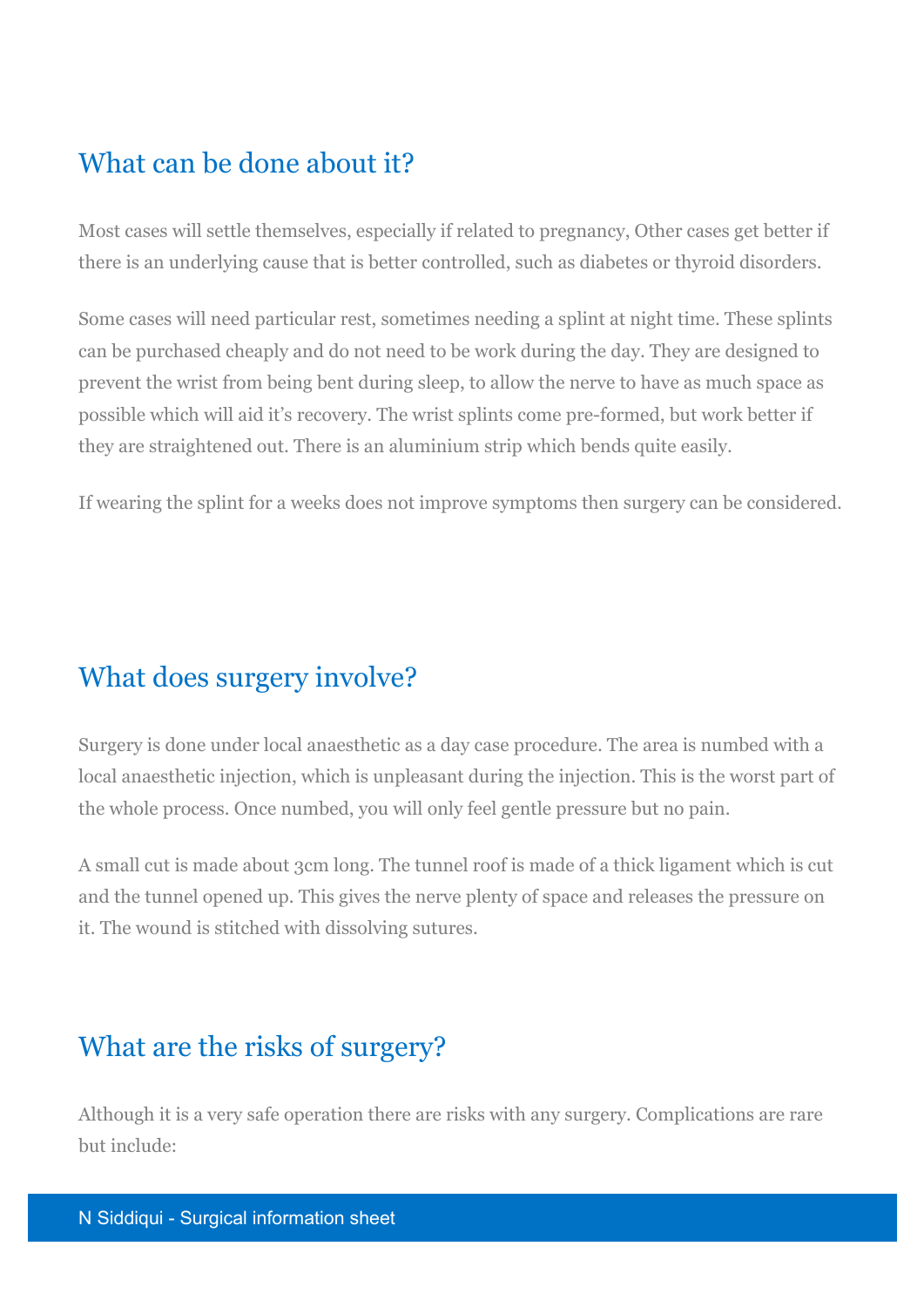- Infection
- Patches of numbness
- Sensitivity around the scar, needing massage to settle it down
- A feeling of weakness
- Stiffness, swelling, and aching in the whole hand, a condition known as Chronic Regional Pain Syndrome, which may last several months and require tablets to get better
- Recurrence of symptoms in the future
- The nerve may not recover even though it has been released.

All these risks are rare, but it is important to know about them if you are considering surgery, which is normally a very successful operation.

#### What happens to the ligament that is cut?

The ligament springs apart leaving a gap. This will eventually fill with scar tissue and heal, giving the tunnel an overall larger volume. This usually takes a couple of months to solidify, and may be tender if you press hard on it until then, such as opening doors, pushing up from an armchair, etc. Occasionally this may take 6-9 months to solidify. Cutting the ligament does not weaken the wrist as it will eventually heal.

# What happens after surgery?

#### Elevation

Your hand should be elevated in such a way that the wrist is above elbow level, i.e. there is a downward slope from the hand towards the elbow to allow gravity to help reduce any swelling. It is usually easy to keep the hand elevated, but some people need a sling to help them during the day; it is essential to rest them sloping on pillows or on your chest when in bed. In the first week the wound is usually slightly bruised and a little swollen. Please remember not to keep the hand hanging down or sit with your hand held down in your lap. You should try to elevate it for at least 2 weeks.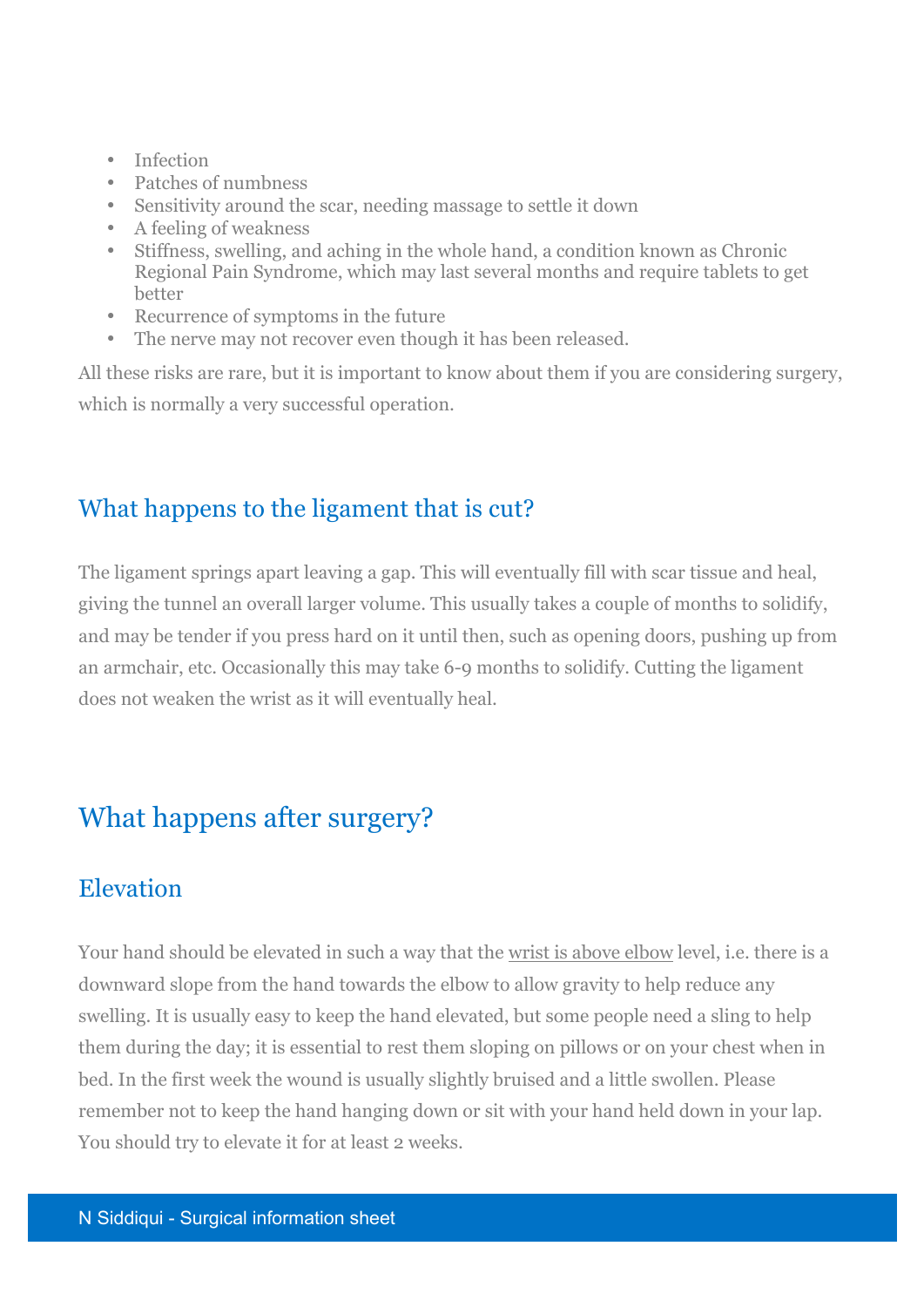#### **Dressings**

Your hand has been bandaged with a "wool and crepe" layered bandage. This bulky dressing minimises swelling and makes you feel more comfortable. The wound is protected and the hand gently immobilised. The bandage should remain intact and dry for 48 hours. After this time you may remove the bulky dressings and apply a fresh self-adhesive dressing over the operated area if needed.

You will be able to use your fingers for light activities such as buttons, eating etc on the same day as surgery, although there may still be some numbness from the local anaesthetic for several hours.

#### **Stitches**

In most cases it is possible to use dissolving stitches, but occasionally stitches are used that need to be removed. In either case, unless instructed otherwise, please arrange for the nurse at your GP practice or the outpatient clinic to look at the wound around 7-14 days after surgery (and remove sutures if non-dissolving ones had to be used).

Although the wound heals within the first two weeks after surgery, the scar continues to mature for up to 6-9 months. In the first 6 weeks it is often pink/red, firm and tender. This is normal, and regular massage of the scar with a simple moisturising cream as soon as the wound has healed will speed up the scar maturation and your recovery.

#### Painkillers

You might experience mild pain/discomfort once the local anaesthetic has worn off (most commonly 4-6 hours after the operation). You should take the painkillers as prescribed before the local anaesthetic has fully worn off, as they will be most effective this way.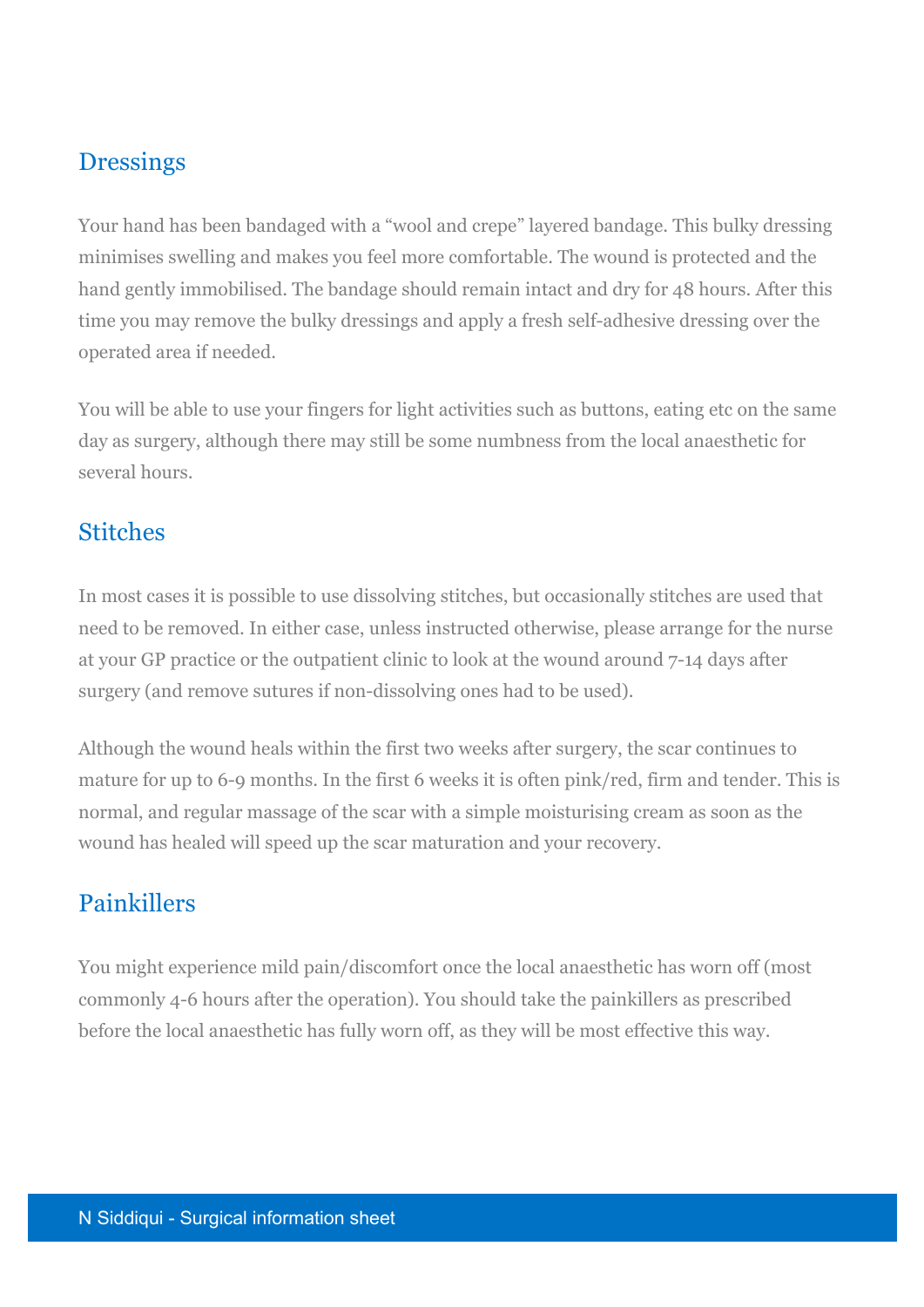#### **Exercises**

Remember to continue light duties and move your fingers, elbow and shoulder joints in order to prevent stiffness. Even while in the hand bandage, try the following finger exercises as soon as possible:

- straightening the fingers completely
- making a claw and a fist with the fingers
- spreading the fingers as wide as possible
- touch each of your fingertips with the tip of your thumb

# Returning to work

Timing of your return to work is variable according to your occupation and the type of surgery. Light duties such as computer can be performed after a few days but you will need regular rest periods and to keep your hand elevated whenever you can to prevent swelling. Heavy activities can usually start at around 3-4 weeks.

You should not drive whilst your hand is bandaged. Most patient find it takes about 3 weeks until they are comfortable and safe driving.

# What about steroid injections?

Although steroid (cortisone) can be injected into the carpal tunnel to try and reduce the inflammation and pressure, it is usually only temporary and pressure will normally build up again over a few months. Injecting steroid so close to the nerve is not without risks, and I have seen cases of the nerve being permanently damaged as a result.

For this reason I do not inject the carpal tunnel, as surgery gives more reliable long term results and is low risk.